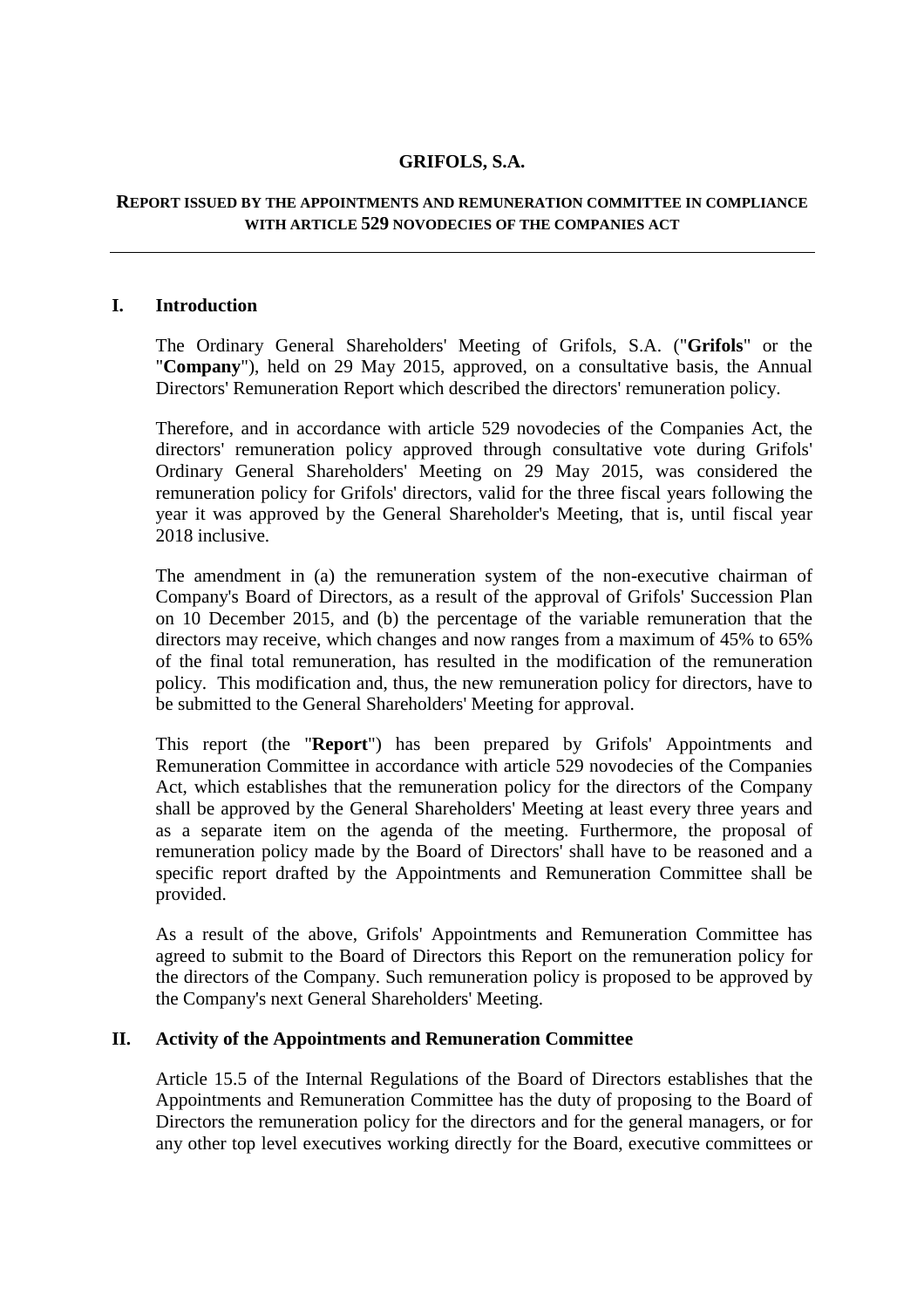chief executive officers, as well as the individual remuneration and other contractual terms related to executive directors, ensuring compliance with said policy.

In the exercise of its functions, the Appointments and Remuneration Committee has analysed Grifols' remuneration policy applicable up to date, based on modifications in the regulations, the development of the regulatory and supervisory system, market practices, and the modifications that have been applied in (i) the remuneration scheme of the Chairman of the Board of Directors and (ii) the percentage of the variable remuneration that the executive directors may receive, which changes and now ranges from 0% and a maximum of 30% to 65% of the final total remuneration. The Committee has also submitted to the Board of Directors specific proposals for its modification, which have been included in the Remuneration policy submitted to the General Shareholders' Meeting.

Specifically, the Appointments and Remuneration Committee considers it is convenient to submit to the Company's General Shareholders' Meeting a remuneration policy different from the Annual Remuneration Report, due to the following issues:

- Changes have been made to the remuneration scheme of the non-executive chairman of the Board of Directors which makes it convenient to address both issues in two separate items on the agenda.
- There has been a change in the percentage of the variable remuneration that executive directors may receive, which changes and now ranges from 0% and a maximum of 30% to 65% of the final total remuneration.
- The Company considers that it is developing good governance and transparency practices which will allow shareholders to vote on the remuneration policy individually and separately from the Remuneration Report.

To prepare the Remuneration policy and this Report, the Appointments and Remuneration Committee:

- Has verified that the remuneration policy for the directors strictly complies with the provisions of the Companies Act regarding the remuneration of directors, with Grifols' internal regulation on this matter, as well as with the principles and general guidelines by which this remuneration policy must be governed.
- Has verified that the remuneration policy aims to remunerate the directors appropriately based on their dedication, qualifications and actual responsibility, ensuring it is not an obstacle to their independence.
- Has analysed market demands, as well as the practices and tendencies applied in matters related to the remuneration of directors in other similar listed companies.
- Has studied the modifications related to the applicable regulations on this issue.